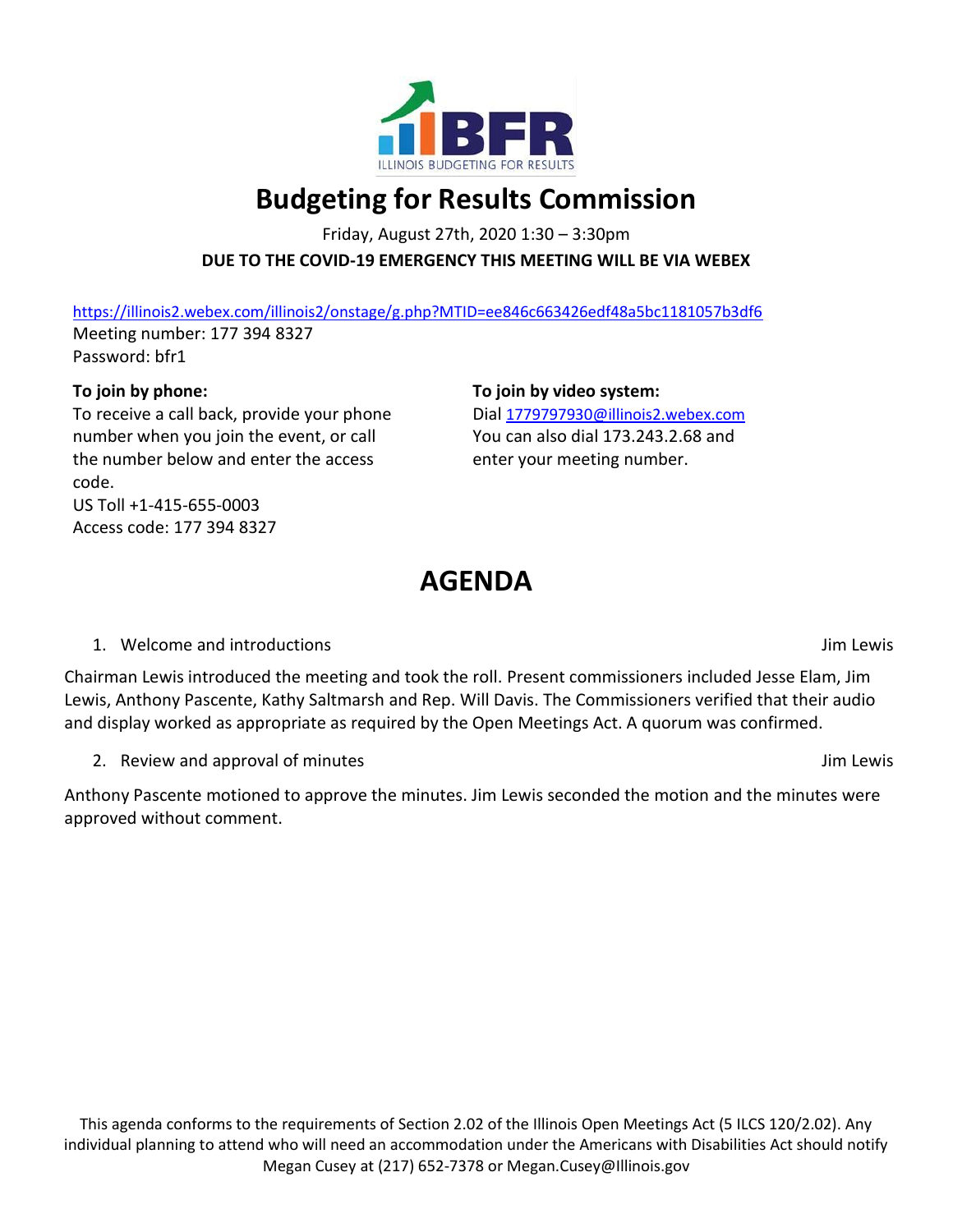Megan gave a summary of the public hearing which took place on June 30, 2021. The public hearing focused on the topic of inequalities and disparities in public policy and public health outcomes in Illinois. The panelists included Heather McGee, Dr. Kaestner, and Dr. Sterling.

Chairman Lewis suggested that the staff consider investigating the proportion of state funding that is allocated to preventative care programs in contrast to the proportion of state funding that goes toward curative care programs.

The commissioners were in agreement that the public hearig was a success and Representative Will Davis reiterated the importance of bringing these types of conversations and the unit's work-product to the audience of the state legislators.

4. Update on the Methadone Maintenance Treatment Report **Methanon** Megan Cusey

The unit has completed a draft of the report and it has been sent to IDHS/SUPR for feedback. Once the report is returned from IDHS/SUPR, it will be presented to the Commission.

5. SUD Provider Survey Results Aaron Albrecht Aaron Albrecht Aaron Albrecht Aaron Albrecht

The BFR staff administered a survey to substance use disorder treatment providers across the state to catalog the various types and levels of treatment available in Illinois. We received 29 in-depth, qualitative responses. The staff is organizing and cleaning the response data to allow for analysis of the results. The results of the survey will guide the team moving forward in the substance use disorder domain.

6. Cycle Rider Safety Training Program Assessment Megan Cusey and Megan Cusey

The Unit has started doing an assessment of the IDoT's Cycle Rider Safety Training Program. The program does not have a counterpart in the WSIPP database. The team has conducted a literature review and found that there is not consensus within the literature about the efficacy of rider safety training programs on safety outcomes. Because of the lack of an effect size in the literature, the team is taking a different approach to assessing this program. IDoT has shared their data sets with the BFR team to conduct an analysis of the cycle rider safety training program.

7. Mandate Relief Exercise Aaron Albrecht Aaron Albrecht Aaron Albrecht Aaron Albrecht

The Unit has received 81 mandates and 75 funds from 18 state agencies. After conducting an internal GOMB review of submitted mandates, 22 mandates were classified as meeting the requirements of the initiative, 31 mandates required additional follow up, and 28 mandates were returned to the agency. A total of 71 funds are also being examined for this effort: 18 technical changes, 21 that had run their course, 5 not utilized, and 24 with obsolete language. We will have a meeting of the mandate working group on September 13<sup>th</sup>, including chairman Lewis, Rep. Davis, and Kathy Saltmarsh.